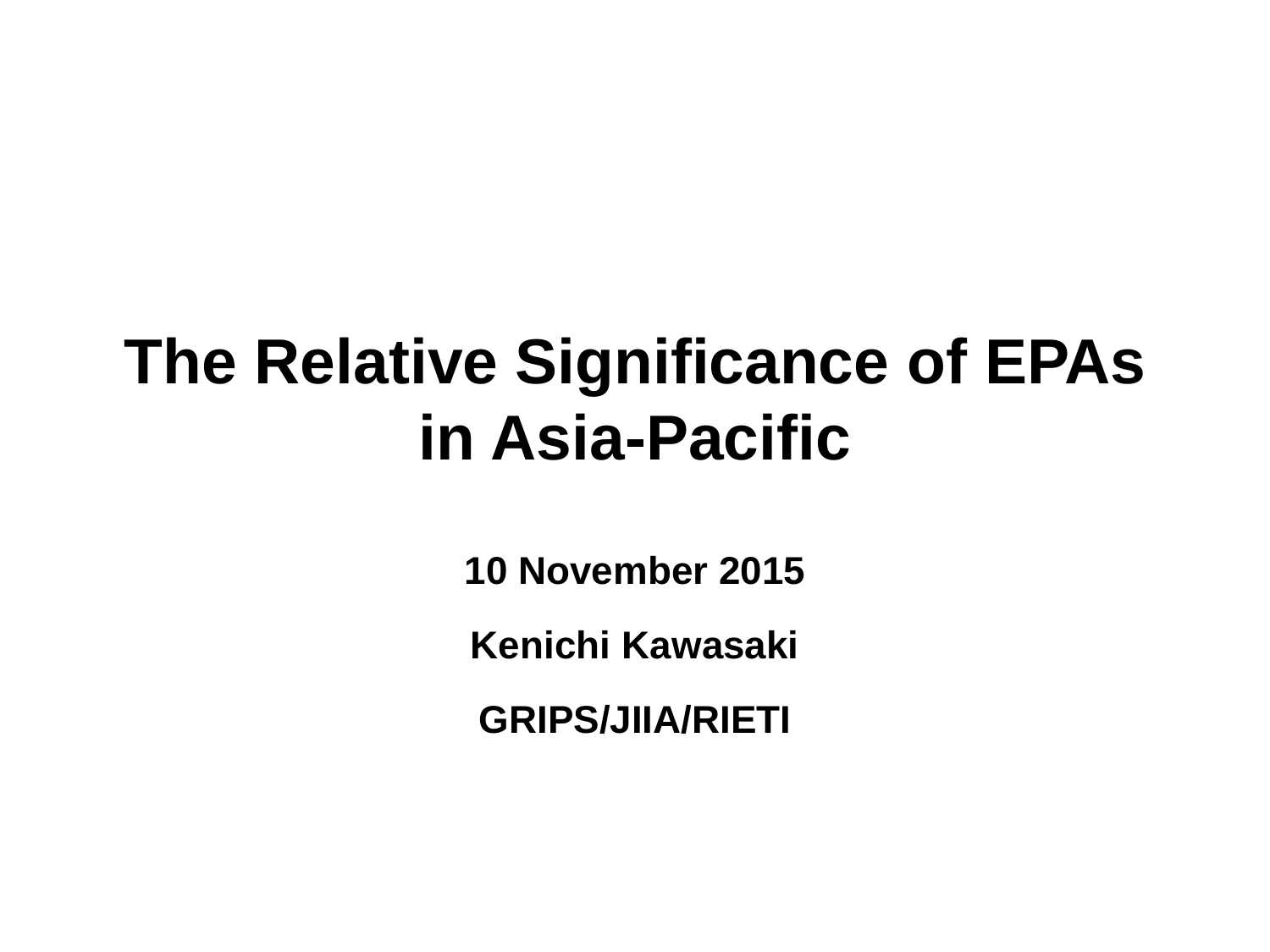#### **Overview**

#### The relative significance of EPAs in Asia-Pacific

- TPP and RCEP are shown to complement each other rather than be competitors toward the establishment of FTAAP.
- Trade diversion effects will deteriorate the economic welfare of the nonmember economies of regional EPAs.
- Larger economic benefits are expected from NTMs reductions in addition to tariff removals.
- ASEAN countries and others will primarily benefit from their own EPA policy measures.
- East Asian economies would remain benefit largely from future trade liberalization.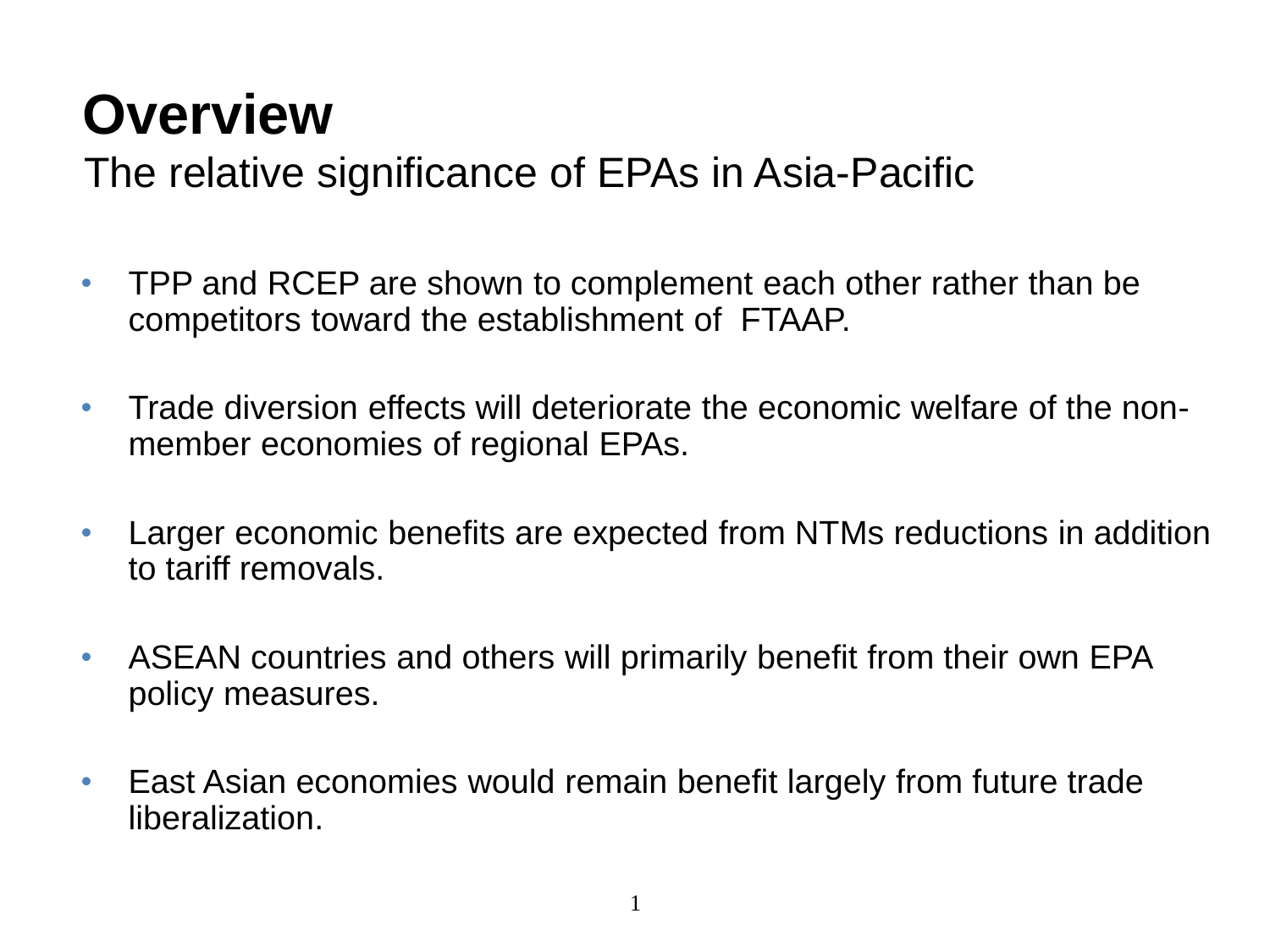#### **Estimated impacts of EPAs**

Estimated economic impacts of trade liberalization are compared with business as usual without liberalization at some time in the future. Those will be achieved over medium-term, after around 10 years.



Trade liberalization Future

*Source: Author* 

*\_\_\_\_\_\_\_\_\_\_\_\_\_\_\_*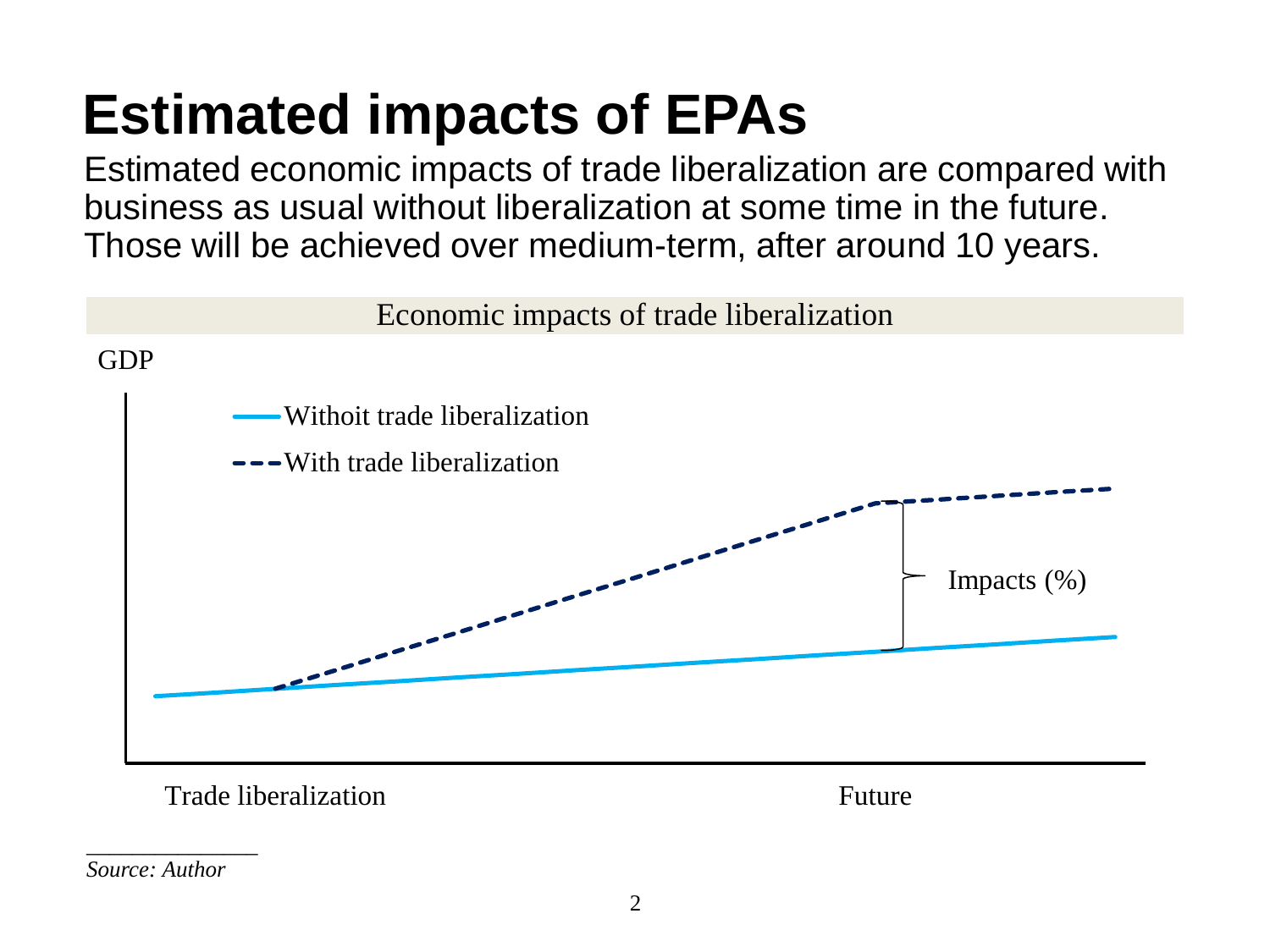# **Regional integration in Asia-Pacific**

Negotiations on the Regional Comprehensive Economic Partnership (RCEP) began in 2013.

The members of the Trans-Pacific Partnership (TPP) have increased.



*Source: Author's compilation*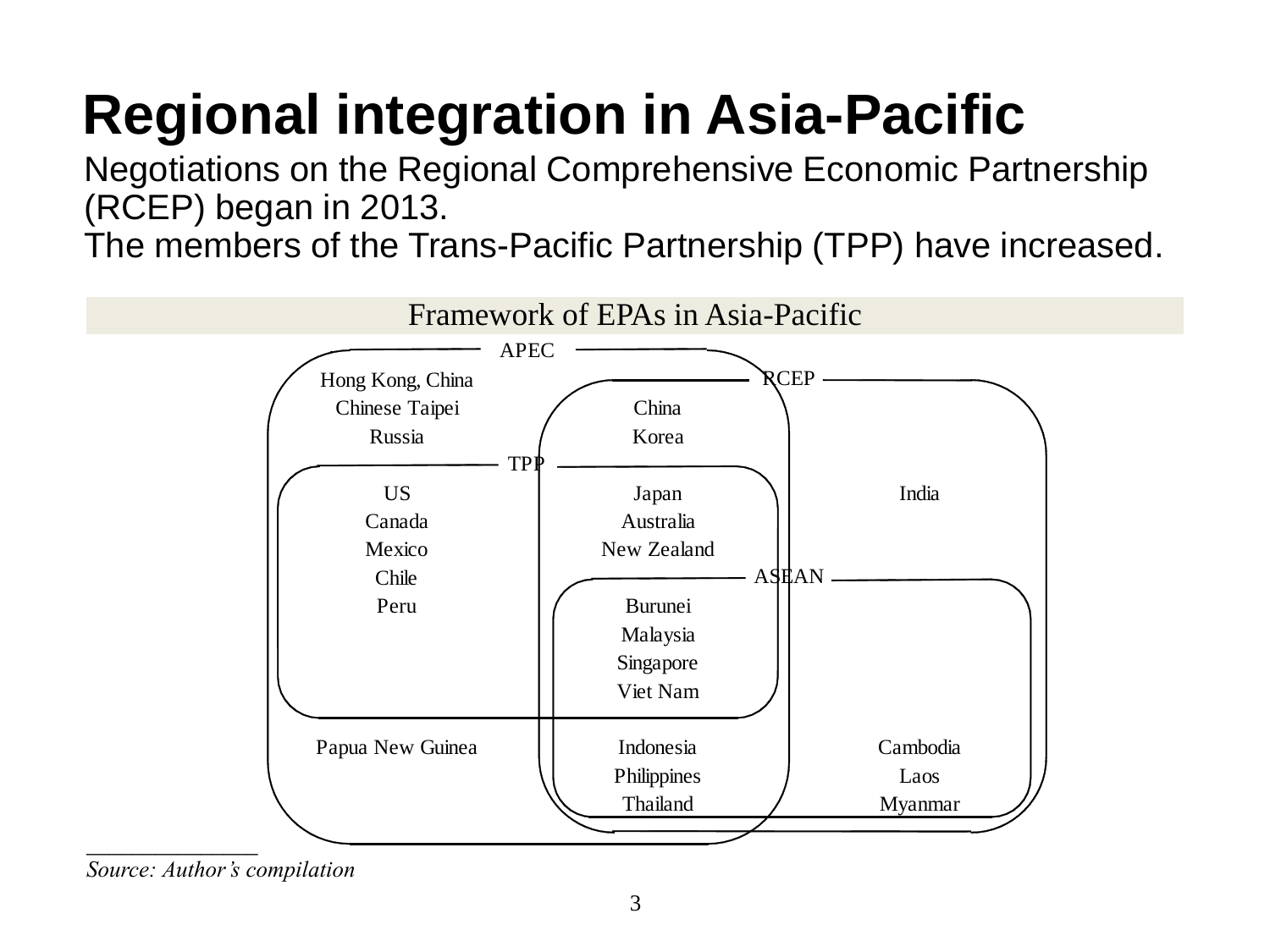## **Impacts of Asia-Pacific EPAs: Japan**

Higher levels of achievement in TPP including NTMs reductions. Larger gains from RCEP by growing and large Asian markets. Complementary benefits from FTAAP participating in TPP and RCEP.

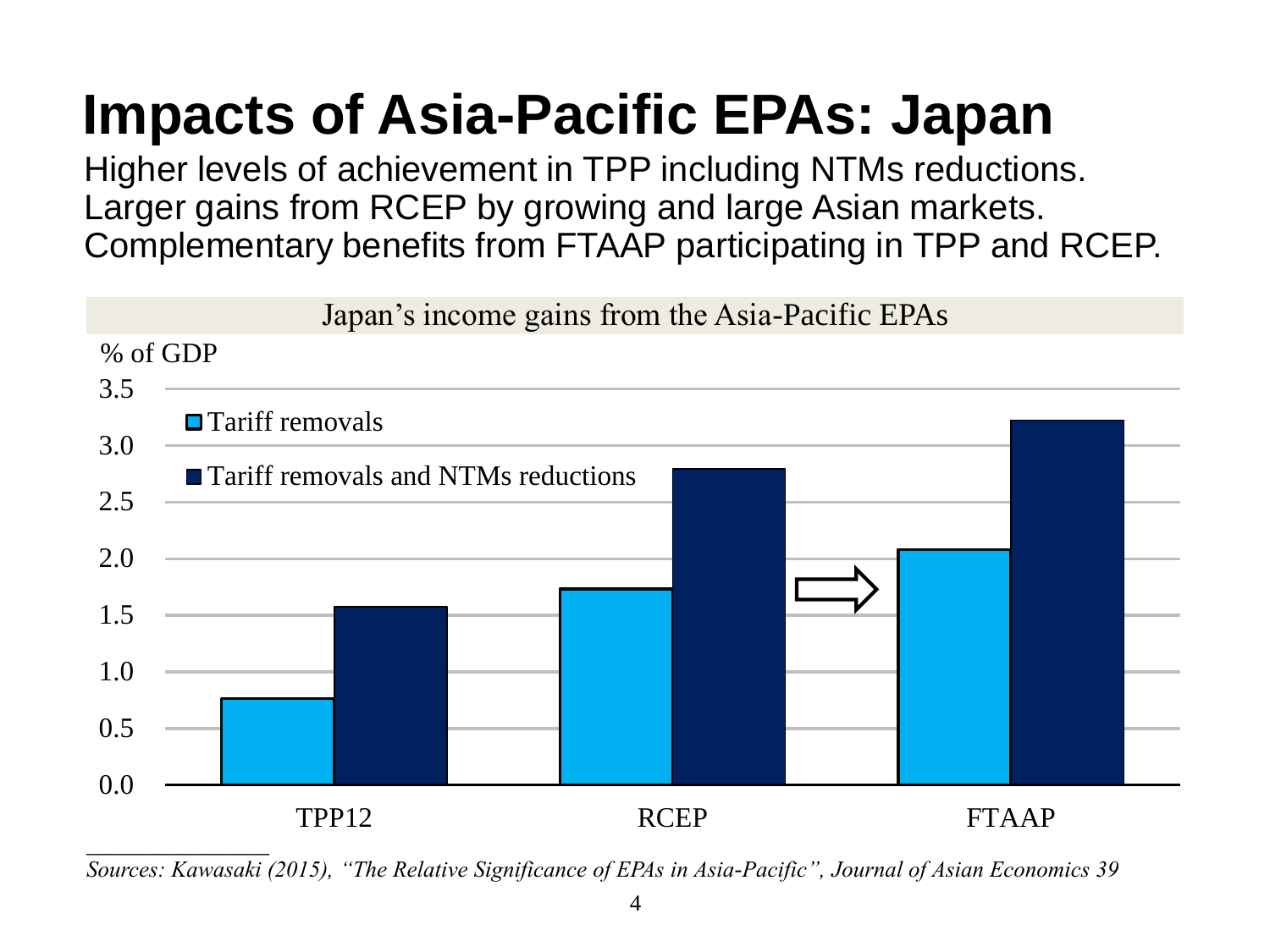## **Japan's source of economic benefits**

Japan's own contribution will be relatively large in TPP. China's contribution will be major in RCEP. Japan's gains from FTAAP will largely be given by Japan an China.

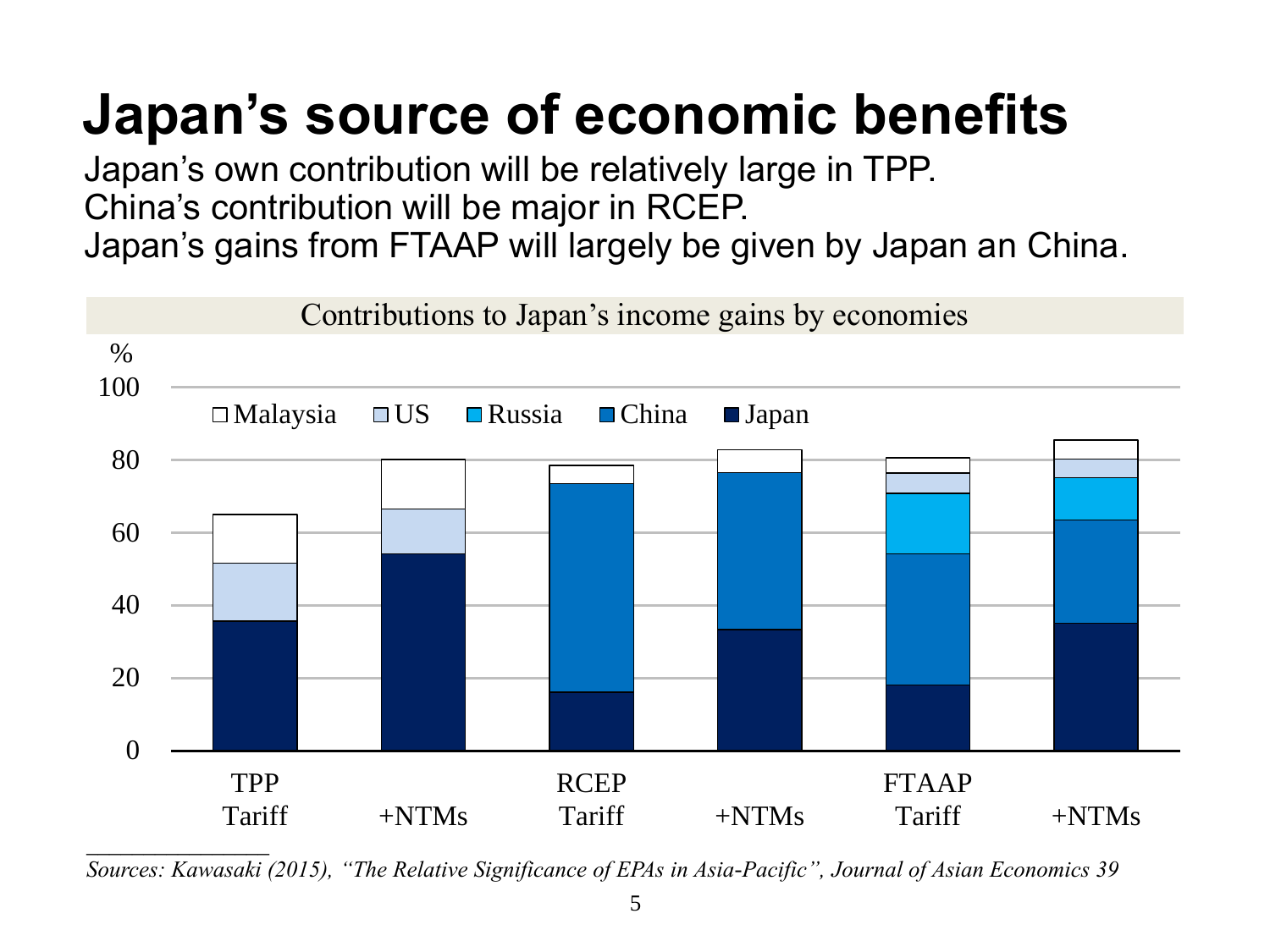#### **Impacts of Asia-Pacific EPAs: US**

Income gains from TPP mainly from NTMs reductions. Income losses from RCEP due to trade diversion effects Much larger economic benefits from FTAAP than from TPP.

US' income gains from the Asia-Pacific EPAs



*\_\_\_\_\_\_\_\_\_\_\_\_\_\_\_\_ Sources: Kawasaki (2015), "The Relative Significance of EPAs in Asia-Pacific", Journal of Asian Economics 39*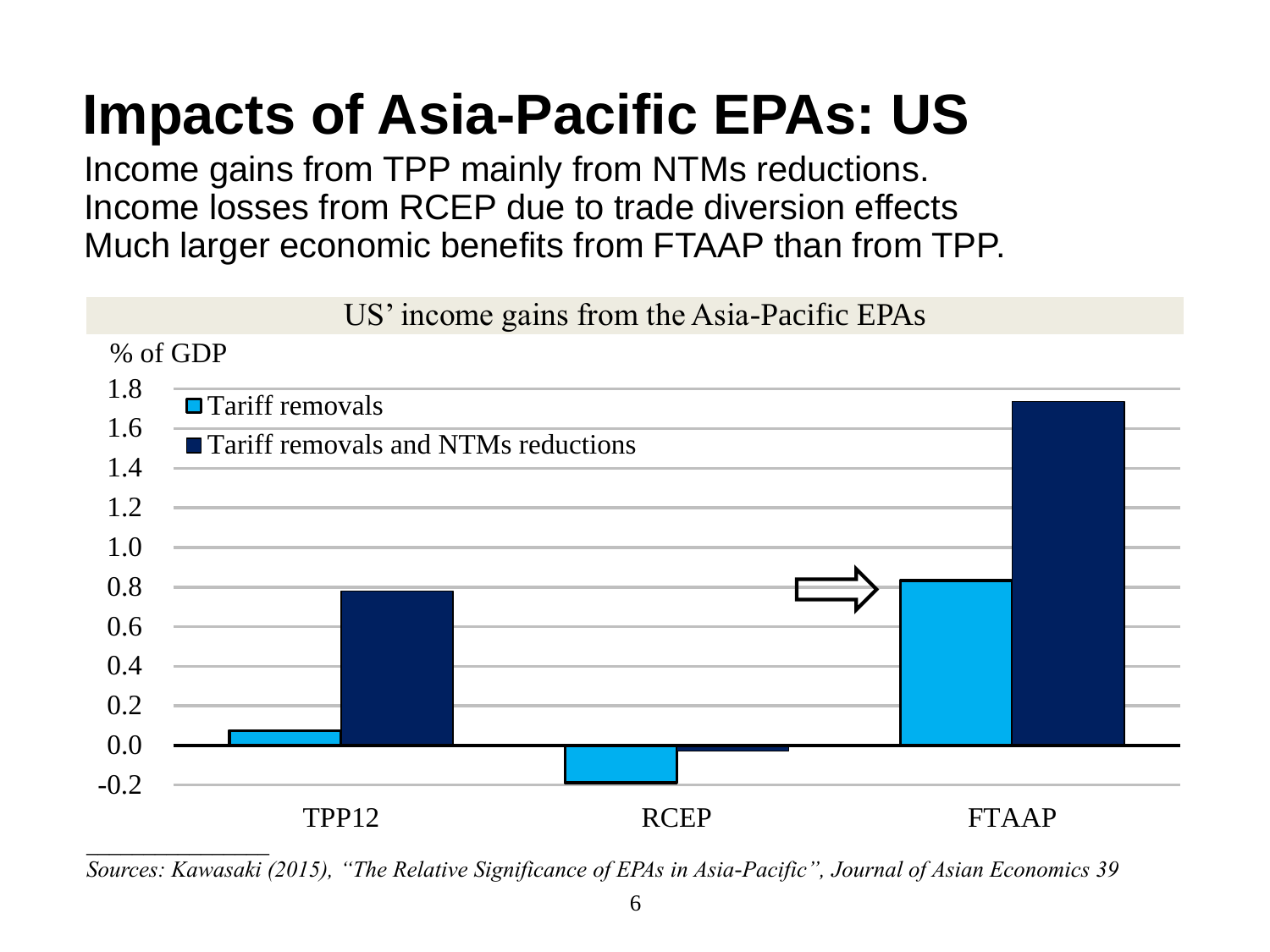#### **US' source of economic benefits**

Japan's contribution to tariff removals will be large in TPP. Meanwhile, the US's own NTMs reductions will be significant. Income gains from FTAAP will firstly be influenced by China.



*Sources: Kawasaki (2015), "The Relative Significance of EPAs in Asia-Pacific", Journal of Asian Economics 39*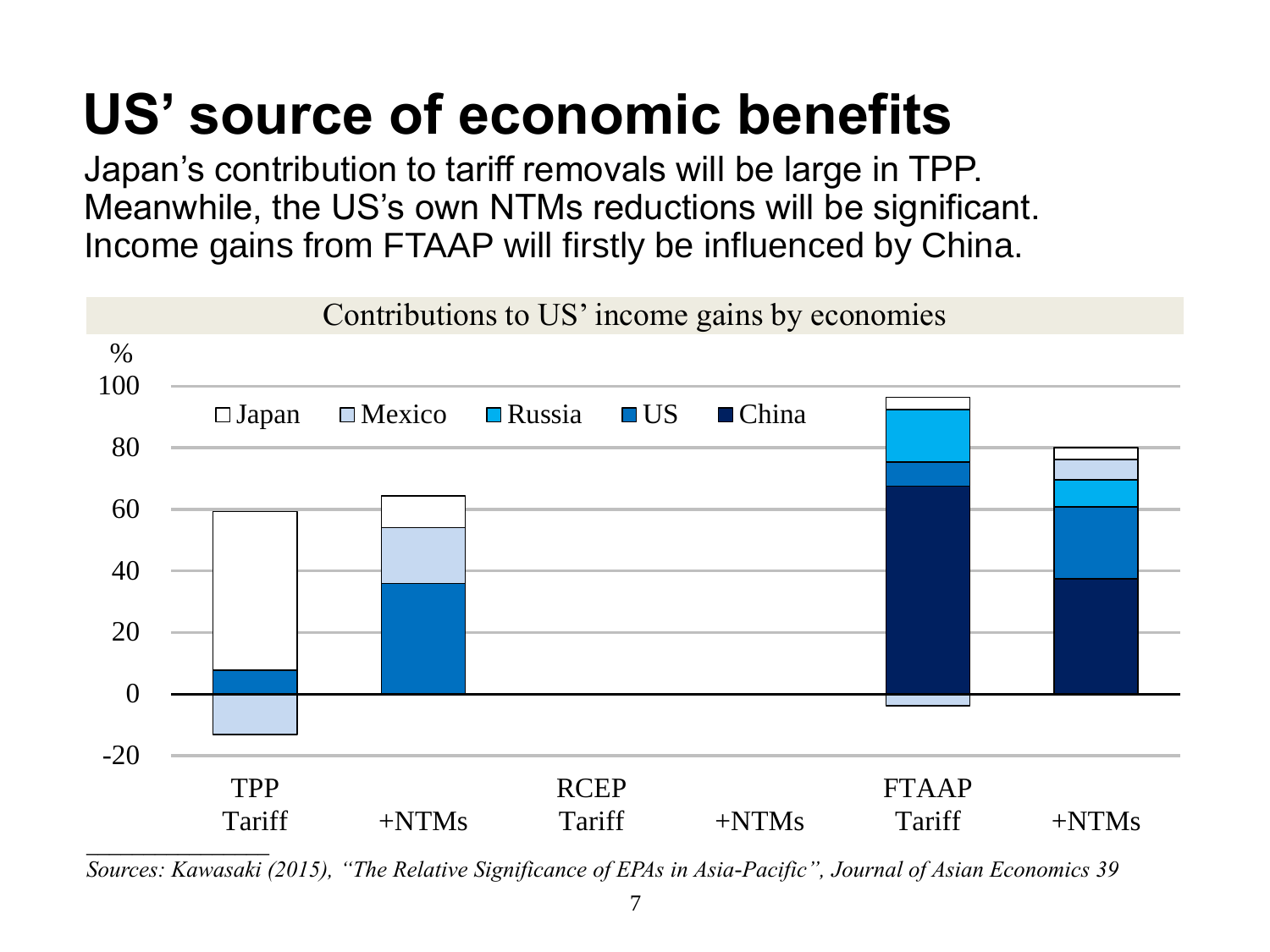## **Impacts of Asia-Pacific EPAs: China**

Income losses from TPP due to trade diversion effects. Large gains from RCEP, in which tariff removals remain important. Further income gains from FTAAP expanding the members of EPAs.

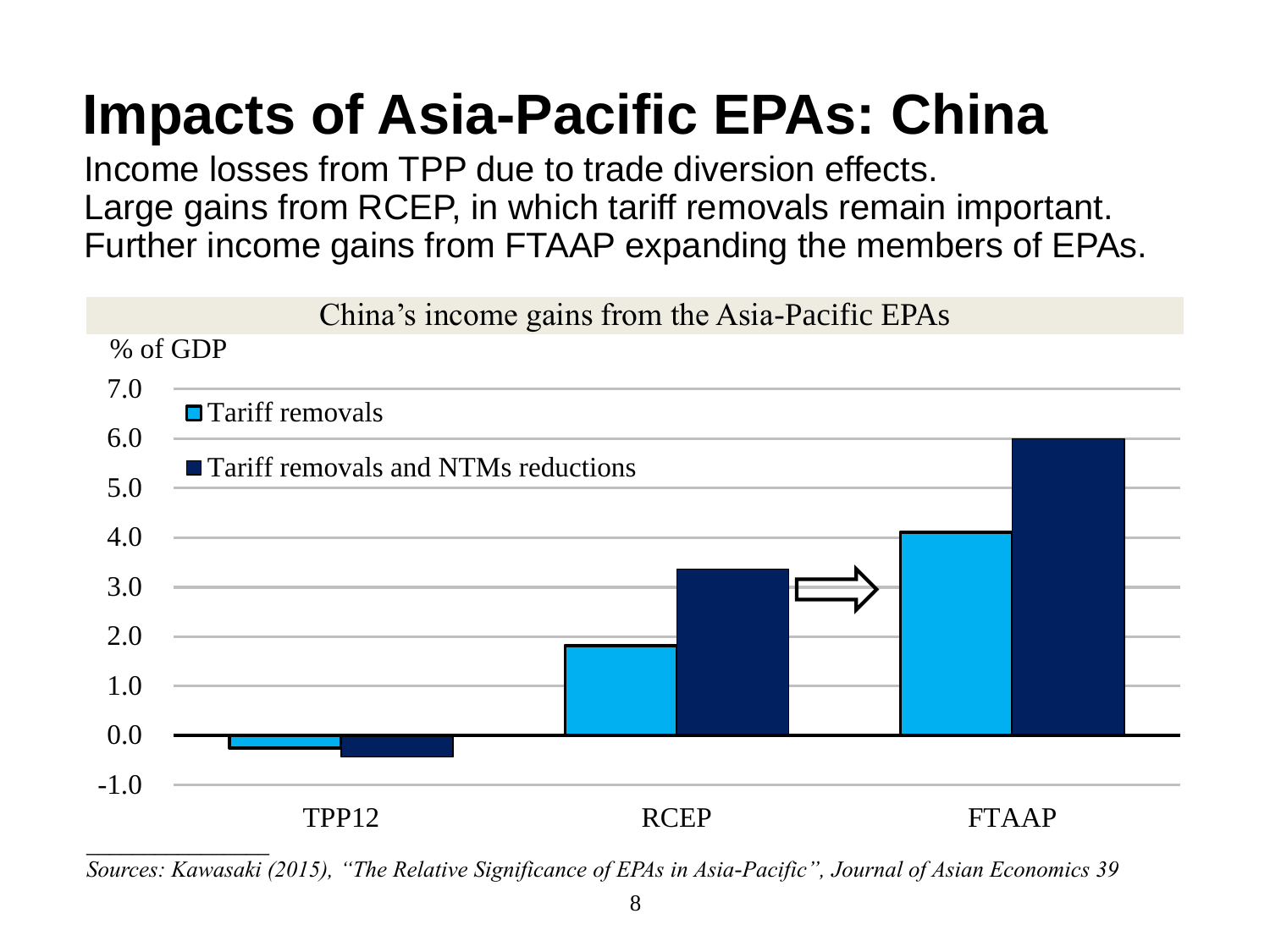# **China's source of economic benefits**

Income gains from FTAAP will primarily be driven by own measures. India's contribution in RCEP and Russia's contribution in FTAAP will be noted.



*Sources: Kawasaki (2015), "The Relative Significance of EPAs in Asia-Pacific", Journal of Asian Economics 39*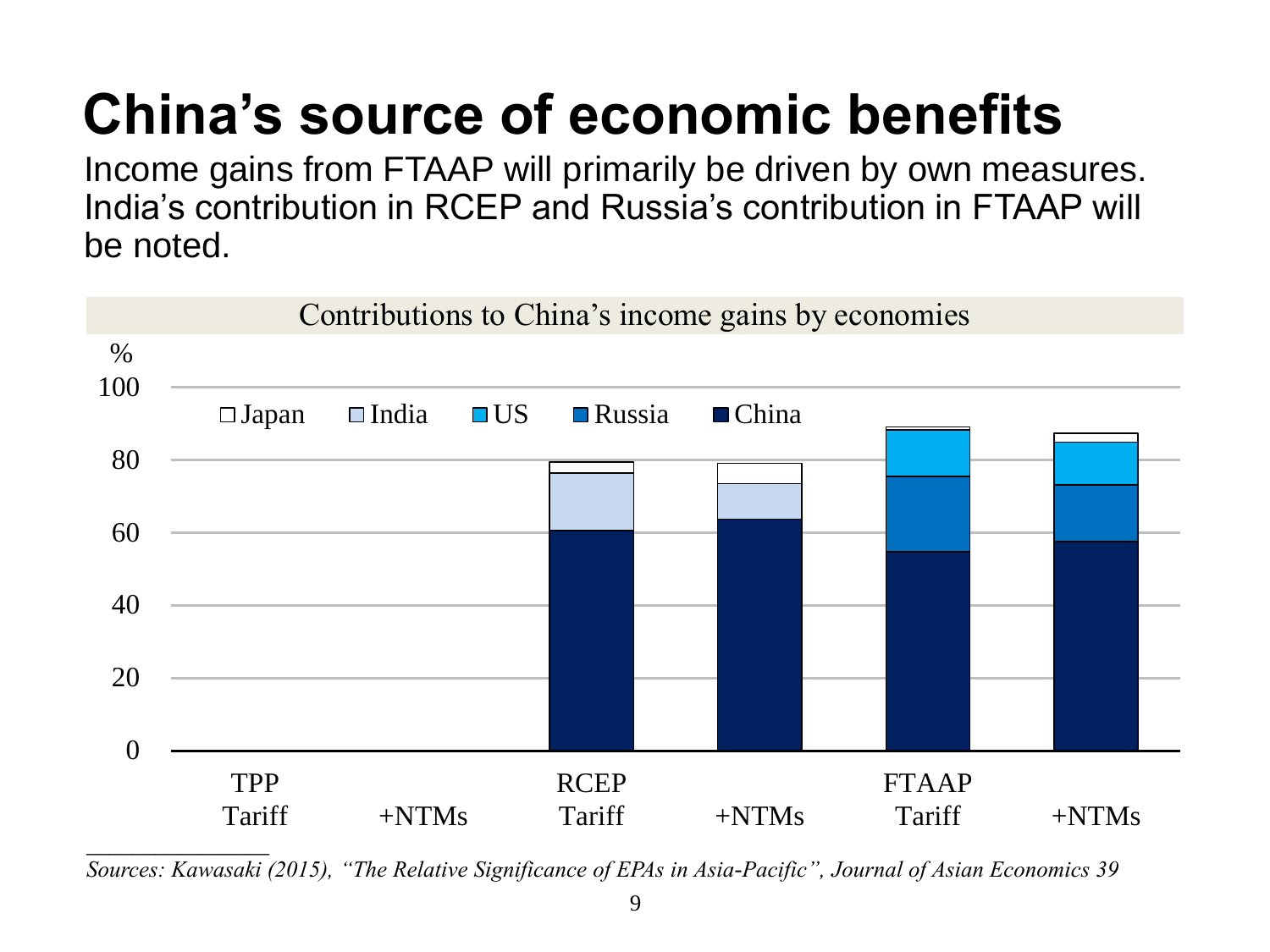#### **Impacts of Asia-Pacific EPAs: Chinese Taipei**

Income losses from TPP due to trade diversion effects. Much larger income losses from RCEP. Significant economic benefits from FTAAP.

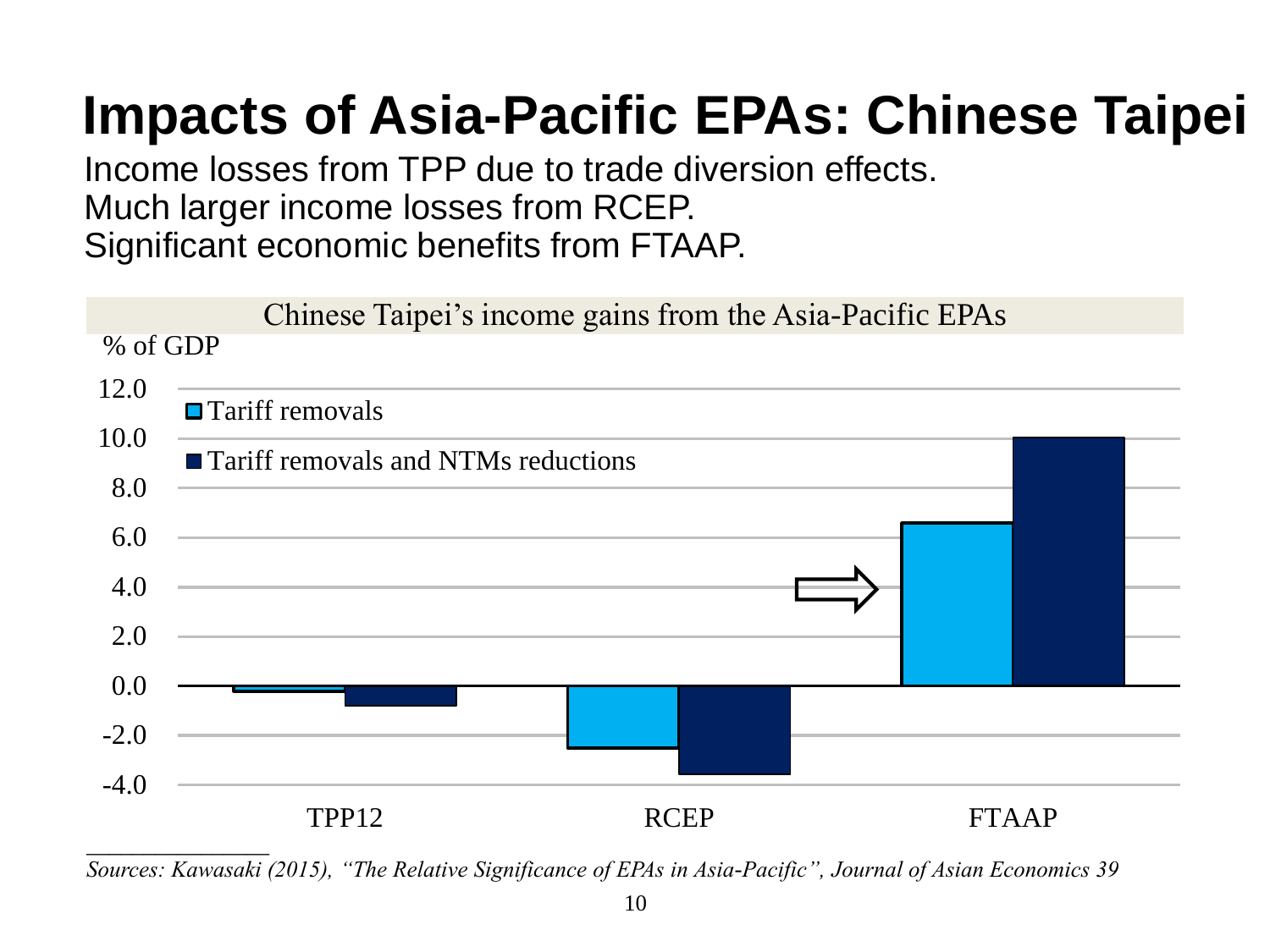## **Impacts of Asia-Pacific EPAs: EU**

May benefit from the spill-over effects of NTMs reductions. However, income losses from FTAAP will be sizable compared with expected gains from TTIP and EU-Japan EPA.



*Sources: Kawasaki (2015), "The Relative Significance of EPAs in Asia-Pacific", Journal of Asian Economics 39*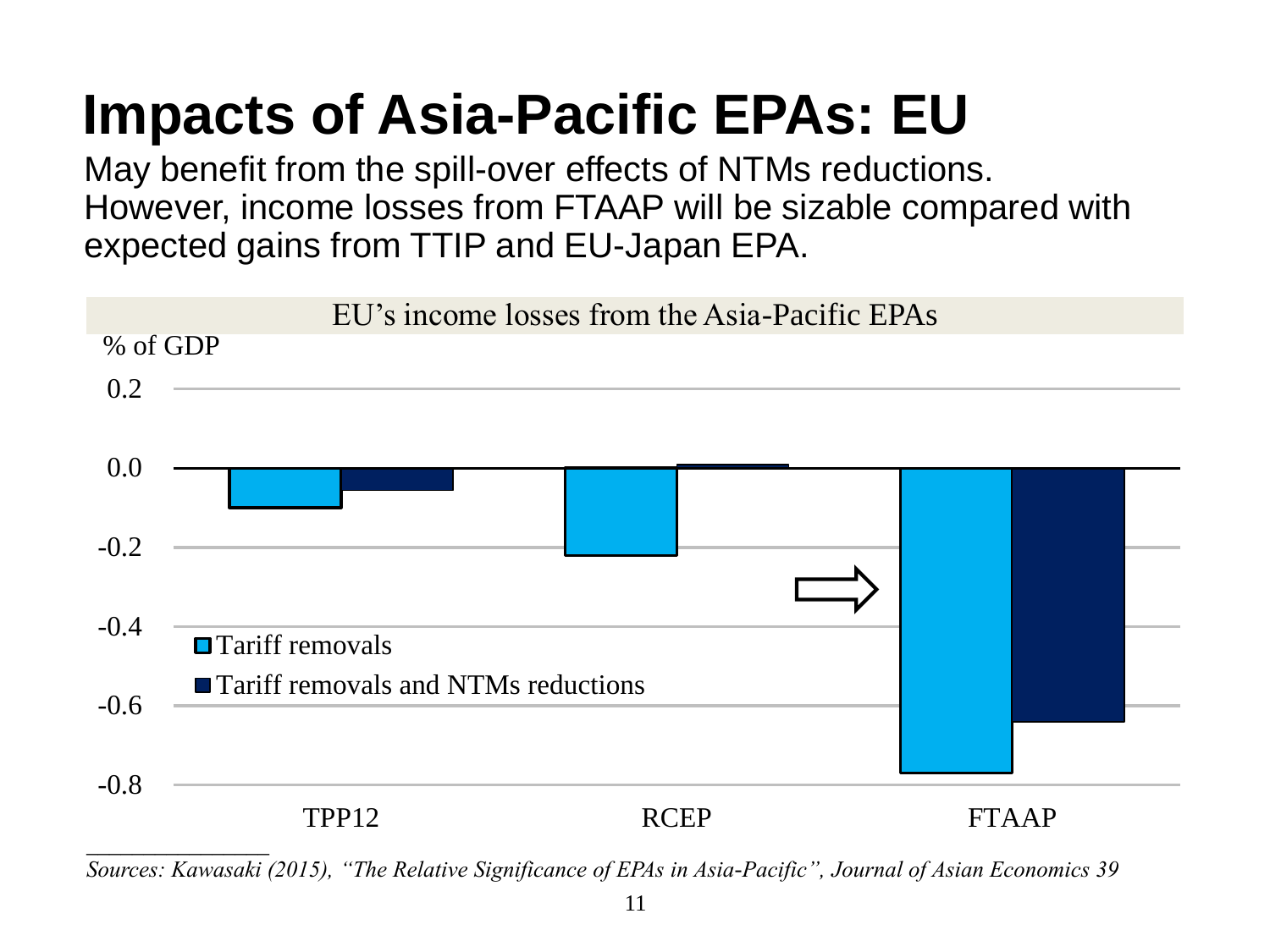## **Significance of domestic reforms in FTAAP**

In ASEAN countries and others, contributions through their own initiatives will be much larger than those by partners in FTAAP.



*Sources: Kawasaki (2015), "The Relative Significance of EPAs in Asia-Pacific", Journal of Asian Economics 39*